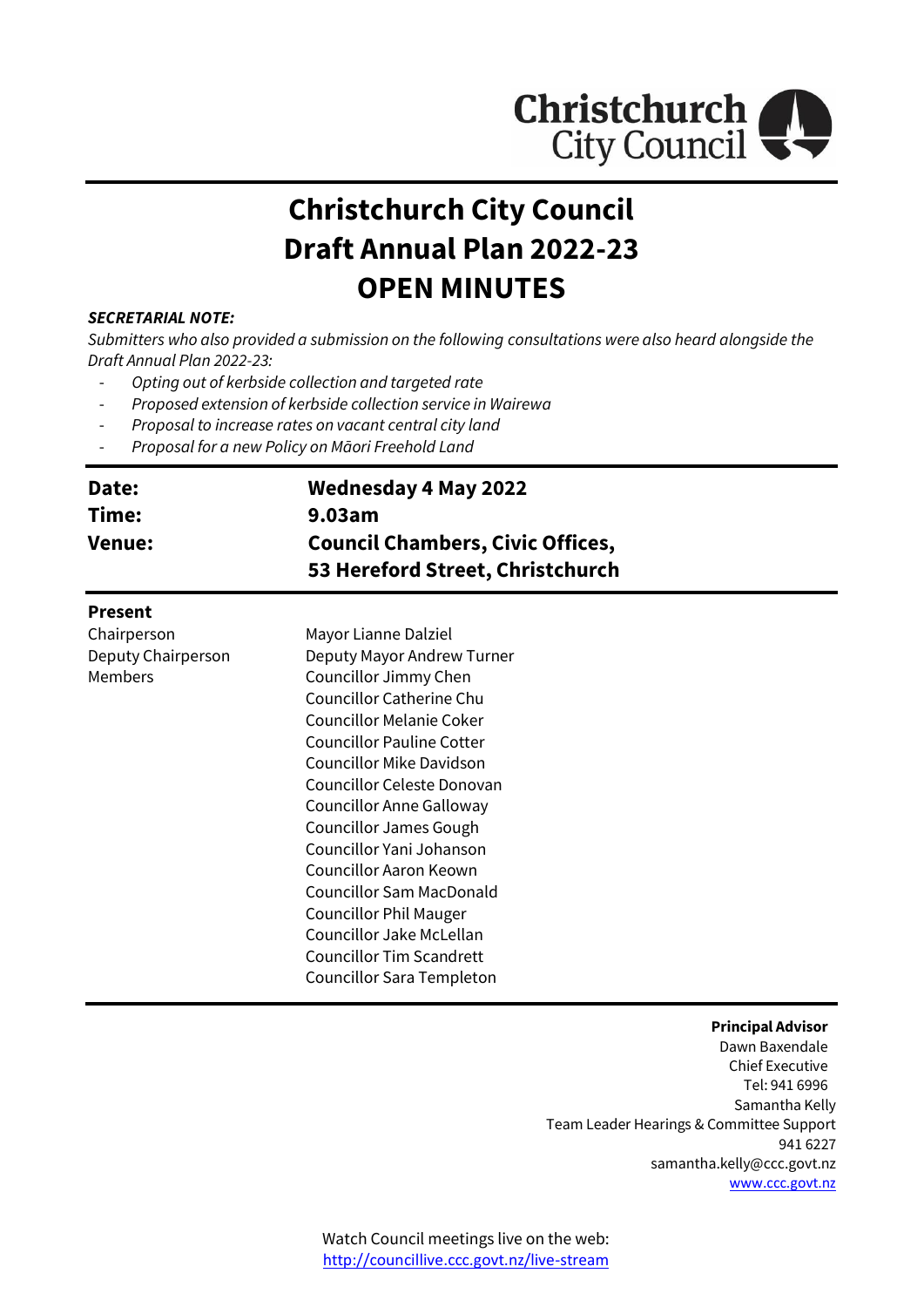

### **Karakia Tīmatanga**: Given by the Mayor.

Councillors Davidson, Donovan and Gough joined the meeting via audio/visual link.

### **1. Apologies Ngā Whakapāha**

There were no apologies received for Wednesday 4 May 2022.

### **2. Declarations of Interest Ngā Whakapuaki Aronga**

There were no declarations of interest recorded for Wednesday 4 May 2022.

# **3. Hearing of Verbal Submissions for the Draft Annual Plan 2022-23 (and other concurrent consultations) - Wednesday 4 May 2022**

The following submitters presented to the Council:

| <b>Submitter Name</b>                                            | <b>Submitter</b> |
|------------------------------------------------------------------|------------------|
|                                                                  | <b>Number</b>    |
| Waimāero Fendalton-Waimairi-Harewood Community Board, Bridget    |                  |
| Williams, Chairperson and David Cartwright, Deputy Chairperson   |                  |
| - Draft Annual Plan 2022/23                                      | 217              |
| Proposal to increase rates on vacant central city land<br>$\sim$ | 45794            |
| <b>Presentation provided</b>                                     |                  |

Councillor Chu joined the meeting at 9:10am.

Councillor Scandrett joined the meeting at 9:12am.

| <b>Submitter Name</b>                                            | <b>Submitter</b><br><b>Number</b> |
|------------------------------------------------------------------|-----------------------------------|
| Waipapa Papanui-Innes Community Board, Emma Norrish, Chairperson | 210                               |
| Presentation provided                                            |                                   |
| Waipuna Halswell-Hornby-Riccarton Community Board, Mike Mora,    | 241                               |
| Chairperson                                                      | 45962                             |
| Presentation provided                                            |                                   |
| Waihoro Spreydon-Cashmere Community Board, Karolin Potter,       | 441                               |
| Chairperson and Lee Sampson, Deputy Chairperson                  |                                   |
| Waitai Coastal-Burwood Community Board, Bebe Frayle, Submissions |                                   |
| Committee Chairperson and Kelly Barber, Chairperson              |                                   |
| Draft Annual Plan 2022/23                                        | 191                               |
| Proposal to increase rates on vacant central city land           | 49560                             |
| Opting out of kerbside collection and targeted rate              | 45961                             |
| Presentation provided                                            |                                   |

Councillor Mauger left the meeting at 10:09am and returned at 10:18am. Councillor MacDonald left the meeting at 10:17am and returned at 10:24am. Councillor MacDonald left the meeting at 10:37am.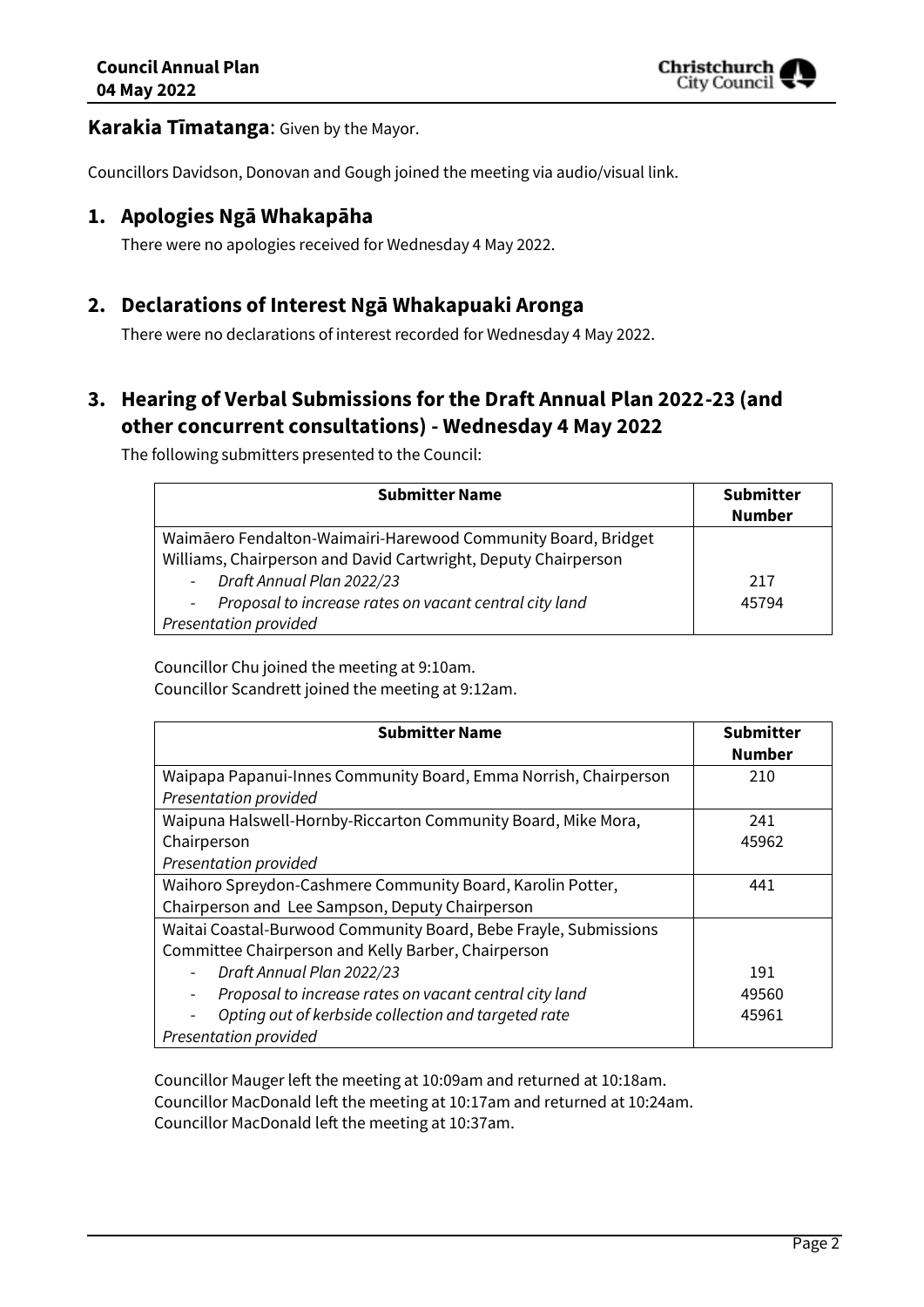

The meeting adjourned at 10:39am and reconvened at 11:02am. Councillors Templeton, Galloway, Mauger and Keown were not present at this time. Councillors Keown and Galloway returned to the meeting at 11:03am.

| <b>Submitter Name</b>                                        | <b>Submitter</b><br><b>Number</b> |
|--------------------------------------------------------------|-----------------------------------|
| Waikura Linwood-Central-Heathcote Community Board, Alexandra | 240                               |
| Davids, Chairperson                                          |                                   |
| <b>Presentation provided</b>                                 |                                   |

Councillors Templeton and Mauger returned to the meeting at 11:07am. Councillor MacDonald left the meeting at 11:21am.

| <b>Submitter Name</b>                                               | <b>Submitter</b><br><b>Number</b> |
|---------------------------------------------------------------------|-----------------------------------|
| Te Pātaka o Rākaihautū Banks Peninsula Community Board, Tori Peden, |                                   |
| Chairperson                                                         |                                   |
| Draft Annual Plan 2022/23                                           | 250                               |
| Proposal for a new Policy on Māori Freehold Land                    | 45831                             |
| Presentation provided                                               |                                   |

#### Councillor MacDonald returned to the meeting at 11:29am.

| <b>Submitter Name</b>                        | <b>Submitter</b><br><b>Number</b> |
|----------------------------------------------|-----------------------------------|
| Summit Road Protection Authority, Tori Peden | 216                               |
| <b>Presentation provided</b>                 |                                   |
| <b>Margaret Stewart</b>                      | 289                               |

Councillor MacDonald left the meeting at 11:40am and returned at 11:45am.

| <b>Submitter Name</b> | <b>Submitter</b><br><b>Number</b> |
|-----------------------|-----------------------------------|
| Mark Darbyshire       | 321                               |

The meeting adjourned at 11:54am and reconvened at 2:04pm. Councillors Keown, Templeton, Chu and MacDonald were not present at this time.

Councillors Templeton, MacDonald and Keown returned to the meeting at 2:06pm.

| <b>Submitter Name</b>                                      | <b>Submitter</b><br><b>Number</b> |
|------------------------------------------------------------|-----------------------------------|
| Te Rūnanga o Ngāi Tahu and Ōnuku - Te Rūnanga o Ngāi Tahu, | 459                               |
| Tanya Stevens, Debbie Tikao and Rik Tainui                 | 394                               |
| <b>Presentation provided</b>                               |                                   |

Councillor Chu returned to the meeting at 2:09pm.

Councillor MacDonald left the meeting at 2:12pm and returned at 2:20pm.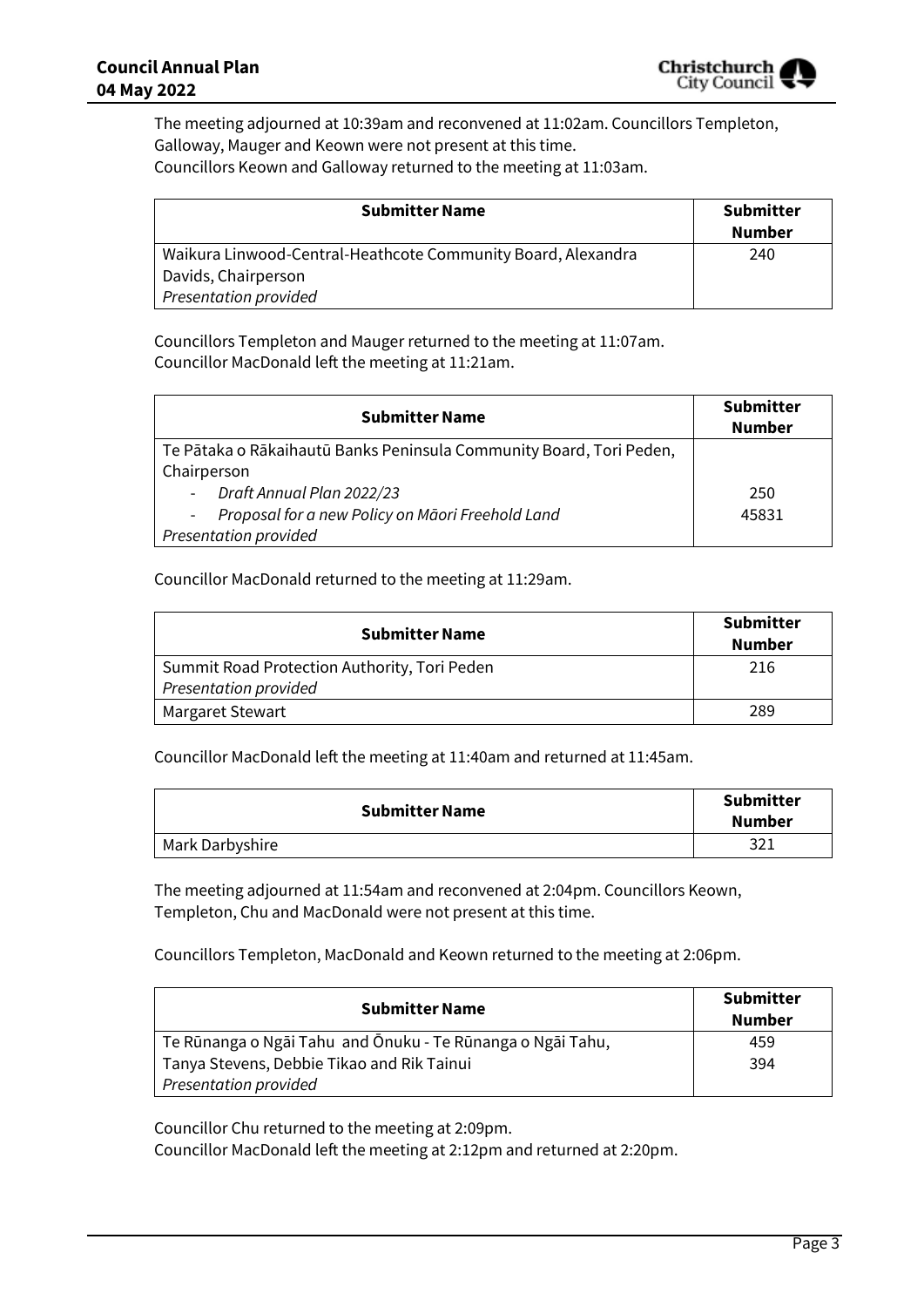

| <b>Submitter Name</b>                                             | <b>Submitter</b><br><b>Number</b> |
|-------------------------------------------------------------------|-----------------------------------|
| Canterbury Employers Chamber of Commerce, Leeann Watson and       | 303                               |
| Hamish Jensen-Fraser                                              | 45951                             |
| Lynda Janks                                                       | 67                                |
| <b>Ashley Campbell</b>                                            | 212                               |
| Presentation provided                                             |                                   |
| Dominic McKeown                                                   | 369                               |
| Kari Hunter                                                       | 397                               |
| Property Council New Zealand, James Riddoch, Katherine Wilson and |                                   |
| Sandamali Gunawardena                                             |                                   |
| Draft Annual Plan 2022/23                                         | 224                               |
| Proposal to increase rates on vacant central city land            | 45988                             |
| Lindsay Carswell                                                  | 395                               |

#### **Attachments**

- A 217 Fendalton-Waimairi Harewood-Community Board [⇨](../../../RedirectToInvalidFileName.aspx?FileName=CAPL_20220504_MAT_7379.PDF#PAGE=4)
- B 210 Papanui-Innes Community Board **[⇨](../../../RedirectToInvalidFileName.aspx?FileName=CAPL_20220504_MAT_7379.PDF#PAGE=7)</u>**
- C 241 Halswell-Hornby-Riccarton Community Board [⇨](../../../RedirectToInvalidFileName.aspx?FileName=CAPL_20220504_MAT_7379.PDF#PAGE=16)
- D 191 Coastal-Burwood Community Board **[⇨](../../../RedirectToInvalidFileName.aspx?FileName=CAPL_20220504_MAT_7379.PDF#PAGE=21)**
- E 240 Linwood-Central-Heathcote Community Board **[⇨](../../../RedirectToInvalidFileName.aspx?FileName=CAPL_20220504_MAT_7379.PDF#PAGE=25)</u>**
- F 250 Banks Peninsula Community Board **[⇨](../../../RedirectToInvalidFileName.aspx?FileName=CAPL_20220504_MAT_7379.PDF#PAGE=30)**
- G 216 Summit Rd Protection Authority  $\triangle$
- H 459/394 Te Rūnanga o Ngāi Tahu and Ōnuku Te Rūnanga o Ngāi Tahu **[⇨](../../../RedirectToInvalidFileName.aspx?FileName=CAPL_20220504_MAT_7379.PDF#PAGE=45)<sup>।</sup>**
- I 212 Ashley Campbell **[⇨](../../../RedirectToInvalidFileName.aspx?FileName=CAPL_20220504_MAT_7379.PDF#PAGE=52)</u>■**
- J 397 Kari Hunter Submission っ

The meeting adjourned at 3:39pm to2pm, Thursday 5 May 2022, Council Chambers, Civic Offices.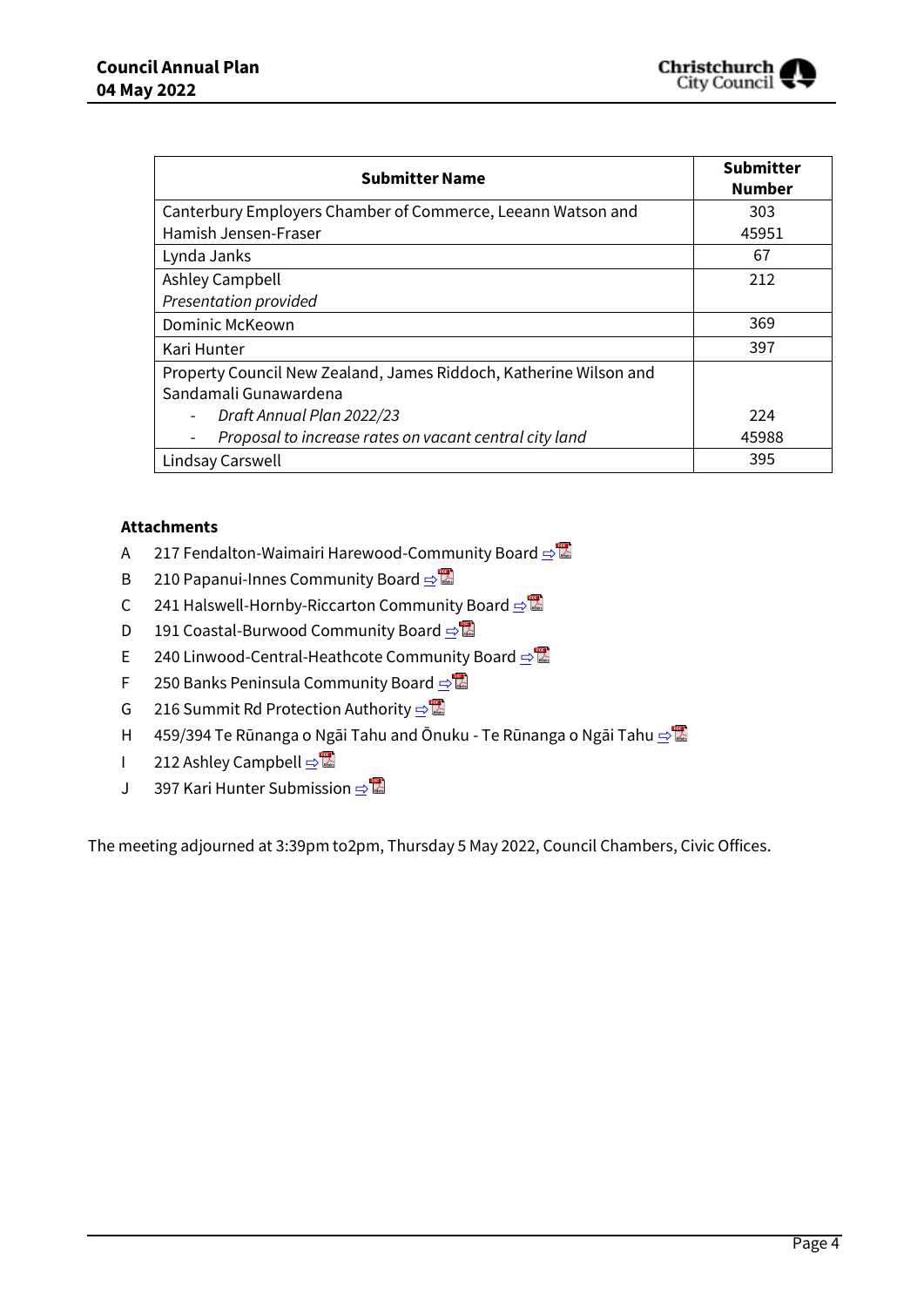The meeting reconvened at 2pm, Thursday 5 May 2022, Council Chambers, Civic Offices. Deputy Mayor Turn and Councillors Gough, Mauger, Keown and MacDonald and were not present at this time.

Councillors Davidson, Chu, and Johanson joined the meeting via audio/visual link.

## **Apologies / Ngā Whakapāha**

There were no apologies received for Thursday 5 May 2022.

### **Declarations of Interest Ngā Whakapuaki Aronga**

There were no declarations of interest recorded for Thursday 5 May 2022.

# **3. Continued.Hearing of Verbal Submissions for the Draft Annual Plan 2022- 23 (and other concurrent consultations) - Thursday 5 May 2022**

The following submitters presented to the Council:

| <b>Submitter Name</b>                         | <b>Submitter</b><br>Number |
|-----------------------------------------------|----------------------------|
| <sup>1</sup> Amy Young, via audio/visual link | 383                        |

Councillor Turner joined the meeting at 2:03pm.

| <b>Submitter Name</b>                                  | <b>Submitter</b><br><b>Number</b> |
|--------------------------------------------------------|-----------------------------------|
| <b>Peter Scholes</b>                                   |                                   |
| Draft Annual Plan 2022/23<br>$\sim$                    | 438                               |
| Proposal to increase rates on vacant central city land | 45989                             |
| Presentation and additional document provided          |                                   |
| Alison Allsop                                          | 384                               |
| Presentation provided                                  |                                   |
| <b>Alistair Price</b>                                  | 421                               |
| Presentation provided                                  |                                   |
| Andrei Moore                                           | 354                               |
| Presentation provided                                  |                                   |

Councillor Mauger joined the meeting via audio/visual link at 2:36pm during submission 354.

| <b>Submitter Name</b> | <b>Submitter</b><br><b>Number</b> |
|-----------------------|-----------------------------------|
| Eric Pawson           | 195                               |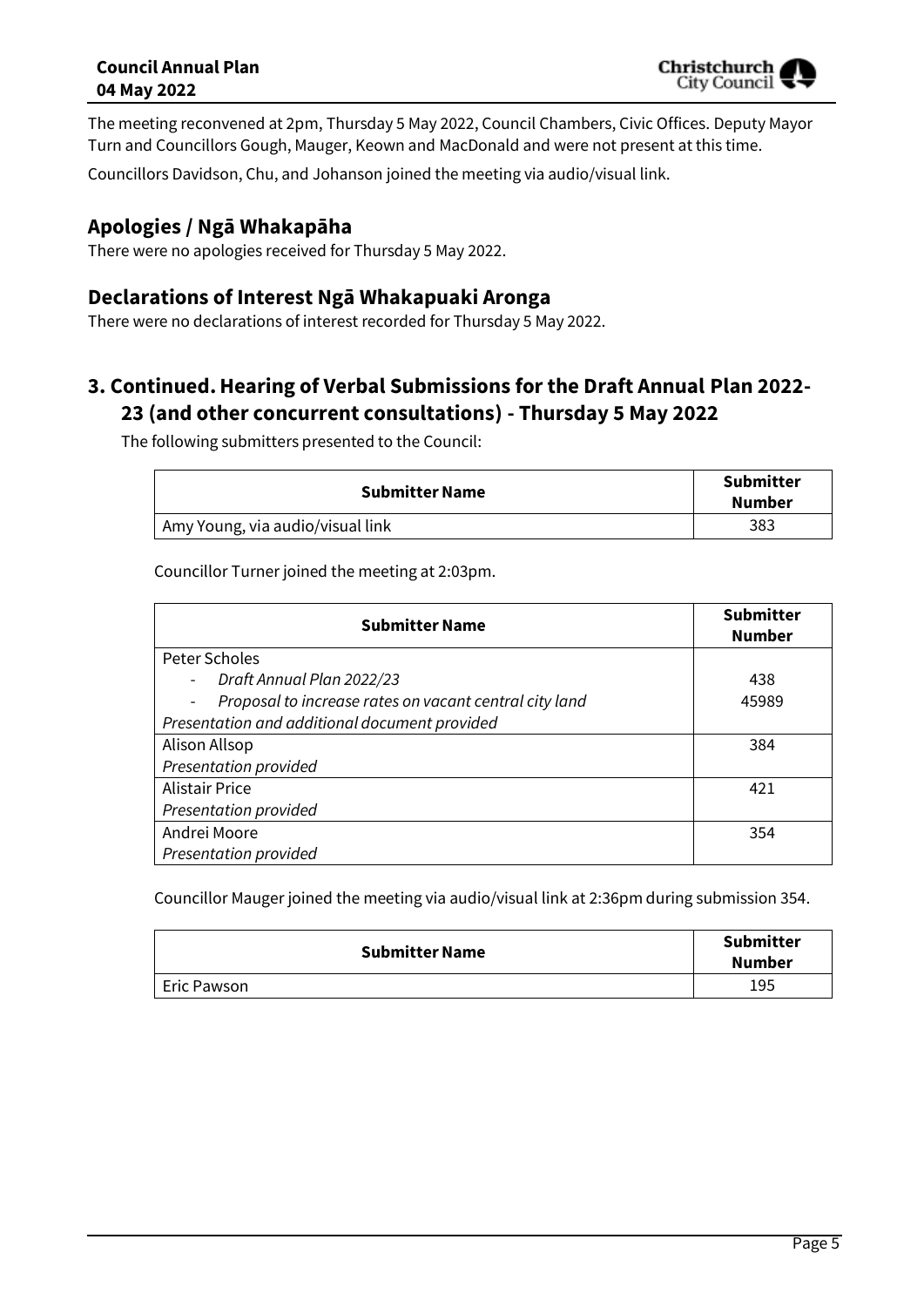

The meeting adjourned at 2:46pm and reconvened at 3:31pm. Councillor Keown joined the meeting at 3:31 pm.

| <b>Submitter Name</b>                                              | <b>Submitter</b><br><b>Number</b> |
|--------------------------------------------------------------------|-----------------------------------|
| Governor's Bay Jetty Restoration Trust, Louisa Eades and Sally-Ann | 187                               |
| Fitzhardinge                                                       |                                   |
| Presentation provided                                              |                                   |
| Sport Canterbury Green Prescription, Isabella Buckingham           | 249                               |
| <b>Presentation provided</b>                                       |                                   |
| Tennis Canterbury Region Inc- Emma Johns and Di Keenan             | 411                               |
| <b>Presentation provided</b>                                       |                                   |

#### **Attachments**

- A 438 Peter Scholes [⇨](../../../RedirectToInvalidFileName.aspx?FileName=CAPL_20220504_MAT_7379.PDF#PAGE=65)
- B 438 Peter Scholes [⇨](../../../RedirectToInvalidFileName.aspx?FileName=CAPL_20220504_MAT_7379.PDF#PAGE=67)
- C 384 Alison Allsop  $\Rightarrow \blacksquare$
- D 421 Alistair Price **[⇨](../../../RedirectToInvalidFileName.aspx?FileName=CAPL_20220504_MAT_7379.PDF#PAGE=79)</u>■**
- E 354 Andrei Moore ⇒
- F 187 Governors Bay Jetty Restoration Trust –
- G 249 Sport Canterbury Green Prescription **·**
- H 411 Tennis Canterbury Region Inc **[⇨](../../../RedirectToInvalidFileName.aspx?FileName=CAPL_20220504_MAT_7379.PDF#PAGE=106)**

The meeting adjourned at 4:06pm to 1pm, Monday 9 May 2022, Council Chambers Civic Offices.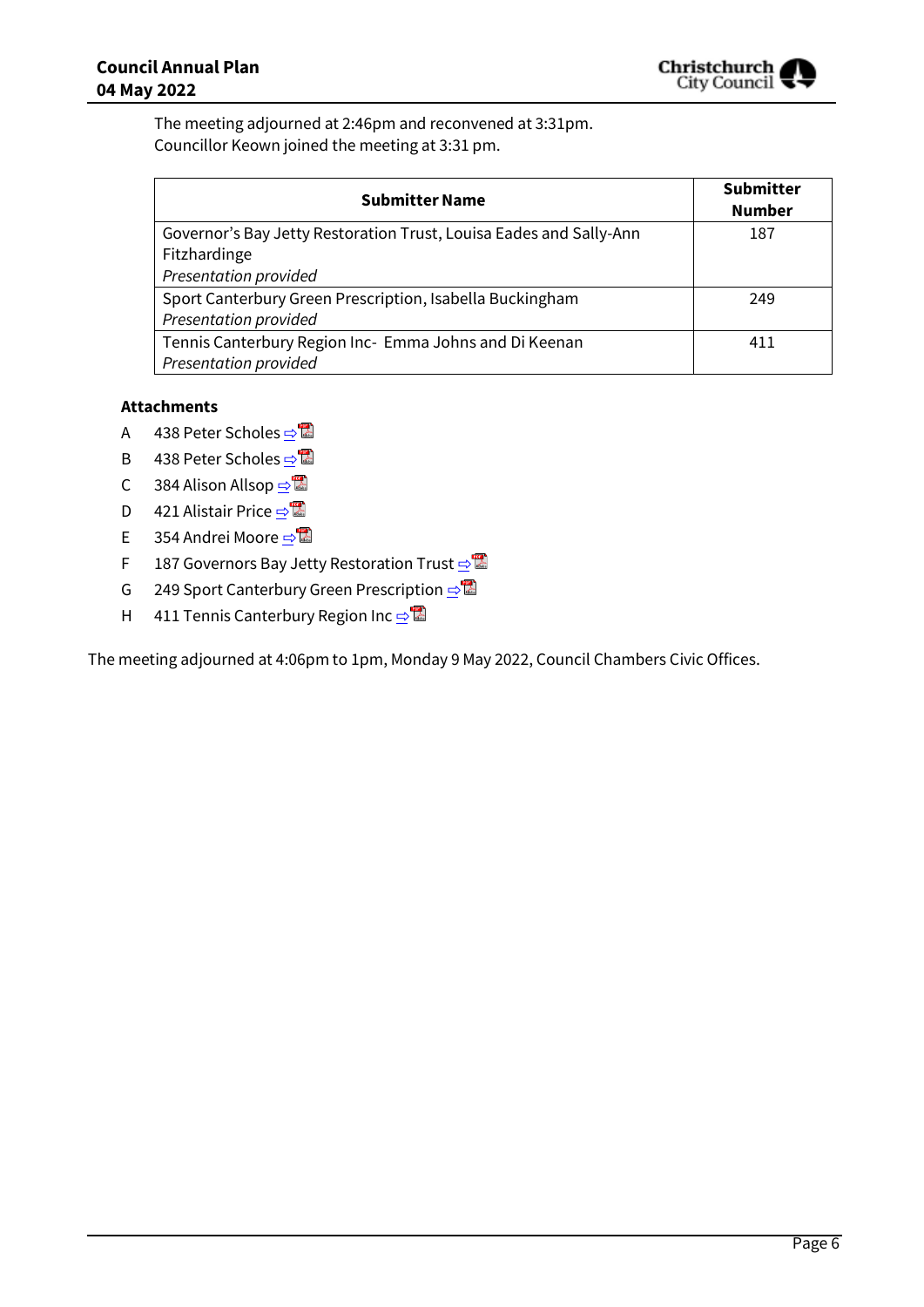

The meeting reconvened at 1:05pm, Monday 9 May 2022, Council Chambers Civic Offices.

Councillor Johanson joined the meeting via audio/visual link.

# **Apologies / Ngā Whakapāha**

### **Council Resolved CAPL/2022/00015**

It was resolved on the motion of Councillor Cotter, seconded by Councillor Scandrett that the apology for lateness from Councillor Donovan be accepted.

Councillor Cotter/Councillor Scandrett **Carried** Council and Carried Carried

# **Declarations of Interest Ngā Whakapuaki Aronga**

Councillor Gough declared an interest regarding submitter 45918. Councillor Coker declared an interest regarding submitter 357.

# **3. Continued.Hearing of Verbal Submissions for the Draft Annual Plan 2022- 23 (and other concurrent consultations) - Monday 9 May 2022**

The following submitters presented to the Council:

| <b>Submitter Name</b>                                              | <b>Submitter</b><br>Number |
|--------------------------------------------------------------------|----------------------------|
| Styx Living Laboratory Trust, Bethany Baker and Jackie Howard, via | 410                        |
| audio/visual link<br>Presentation provided                         |                            |

Councillor Donovan returned to the meeting at 1.11pm during submission 410.

| <b>Submitter Name</b>                                            | <b>Submitter</b><br><b>Number</b> |
|------------------------------------------------------------------|-----------------------------------|
| Ōpāwaho Heathcote River Network, Annabelle Hasselman and Malcolm | 270                               |
| Long                                                             |                                   |
| <b>Presentation provided</b>                                     |                                   |
| Water and Wildlife Habitat Trust, Mike Patchett                  |                                   |

Councillor Gough left the meeting at 1:30pm during submission 17.

| <b>Submitter Name</b>                                   | <b>Submitter</b><br><b>Number</b> |
|---------------------------------------------------------|-----------------------------------|
| Lyttelton Community Association, Ken Maynard            | 282                               |
| Presentation provided                                   |                                   |
| Akaroa Civic Trust, Victoria Andrews and Michael Norris | 251                               |
| Presentation and additional document provided           |                                   |
| Victoria Andrews                                        | 339                               |

Councillor Gough returned to the meeting at 1:50pm during submission 251.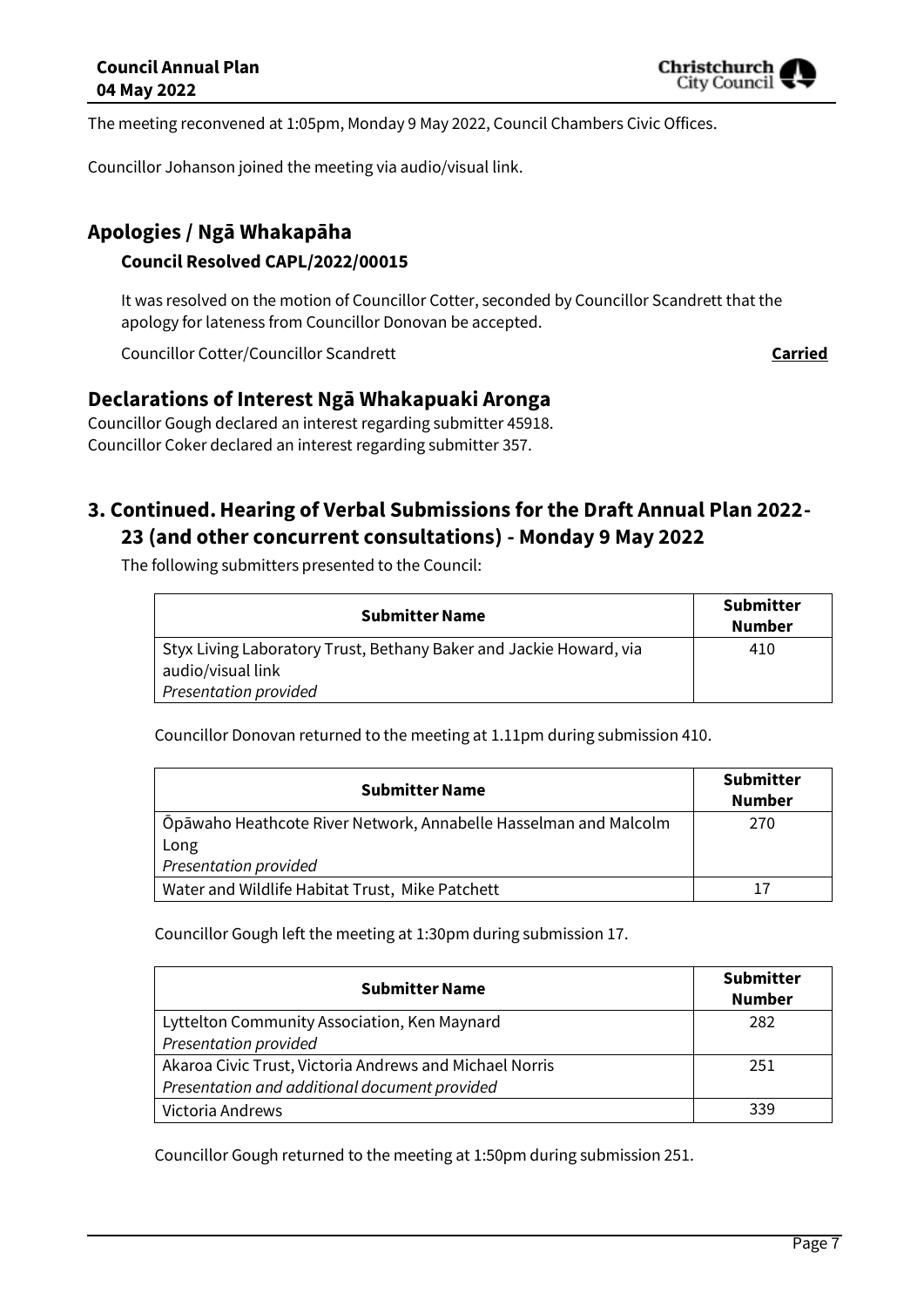

The meeting adjourned at 2:03pm and reconvened at 2:30pm. Councillors Johanson, MacDonald, Gough, and Chu were not present at this time.

| <b>Submitter Name</b>            | <b>Submitter</b><br>Number |
|----------------------------------|----------------------------|
| Summit Road Society - Marie Gray | 357                        |

Councillor Johanson returned to the meeting at 2:34pm during submission 357, via audio/visual link.

Councillors MacDonald, Gough and Chu returned to the meeting at 2:35pm during submission 357.

| <b>Submitter Name</b>                                                              | <b>Submitter</b><br><b>Number</b> |
|------------------------------------------------------------------------------------|-----------------------------------|
| Marie Gray                                                                         |                                   |
| Draft Annual Plan 2022/23<br>$\overline{\phantom{0}}$                              | 393                               |
| Proposal to increase rates on vacant central city land<br>$\overline{\phantom{a}}$ | 45984                             |
| Akaroa Ratepayers and Residents Association, Harry Stronach                        | 413                               |
| Friends of Akaroa Museum, Linda Sunderland                                         | 47                                |
| Presentation provided                                                              |                                   |
| Richmond Residents and Business Association, Rachel Crawford and                   | 265                               |
| Murray James                                                                       |                                   |

Councillor MacDonald left the meeting at 3:13pm during submission 265 and returned to the meeting at 3:21pm.

Councillor Gough left the meeting at 3:21pm during submission 265 and returned to the meeting at 3:35 m during submission 257.

| <b>Submitter Name</b>                                                                                               | <b>Submitter</b><br><b>Number</b> |
|---------------------------------------------------------------------------------------------------------------------|-----------------------------------|
| North Canterbury Federated Farmers, Nick Clark, Pam Richardson in<br>person and Hamish Craw, via audio/visual link. | 257                               |
| The Pukeko Centre Incorporated, Andrew Weastell<br><b>Presentation provided</b>                                     | 36                                |

Councillor Templeton left the meeting at 3:36pm during submission 36.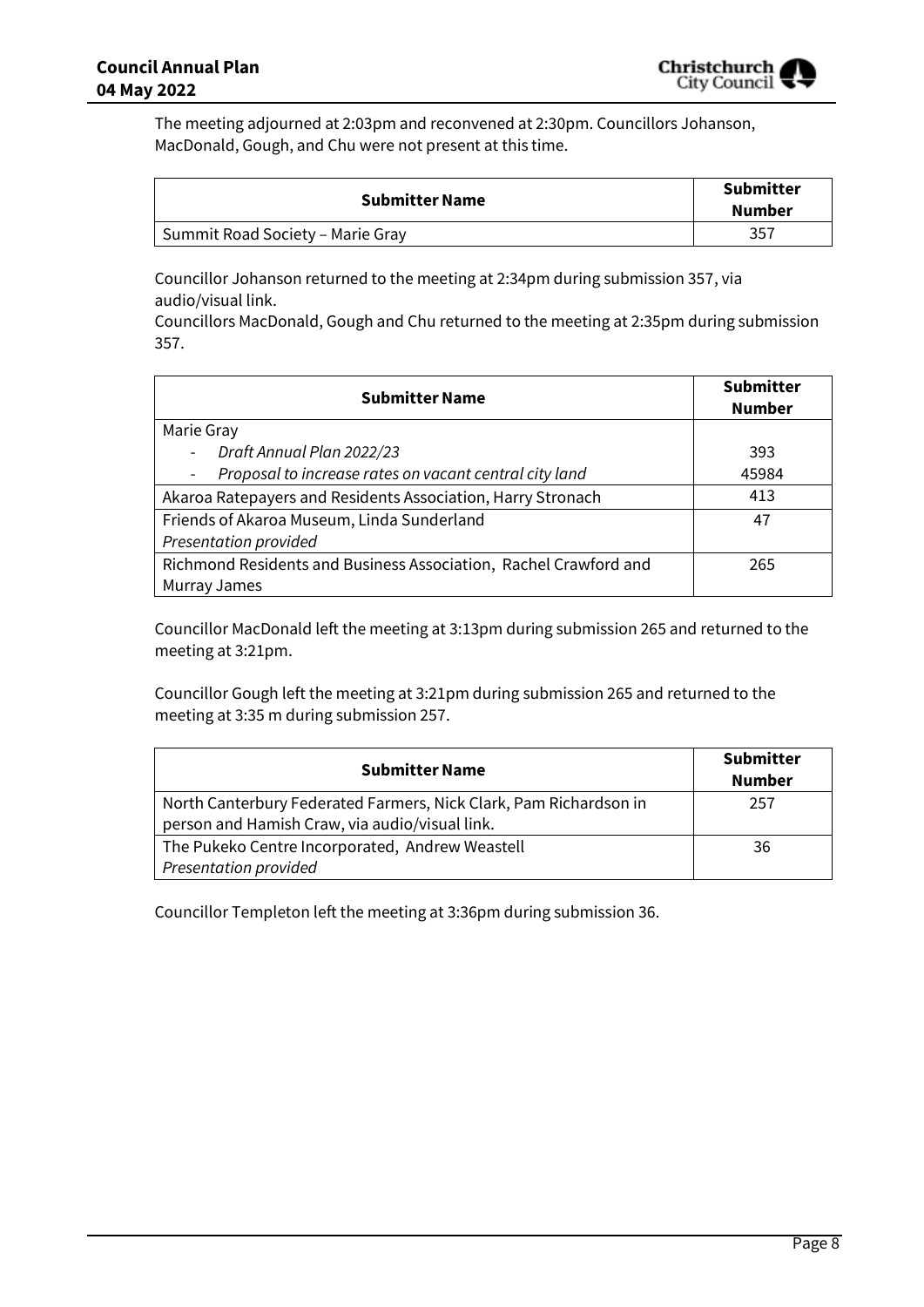The meeting adjourned at 3.41pm and reconvened at 4.00pm.

Councillor Templeton returned to the meeting at 4:00pm and Councillor Donovan returned to the meeting at 4:05pm.

| <b>Submitter Name</b>                                                 | <b>Submitter</b><br><b>Number</b> |
|-----------------------------------------------------------------------|-----------------------------------|
| Banks Peninsula Conservation Trust, Penny Carnaby and Kate Whyte      | 324                               |
| Pest Free Banks Peninsula, David Miller                               | 380                               |
| David Miller                                                          | 233                               |
| Friends of the Christchurch Botanic Gardens Incorporated, Jane Cowan- | 427                               |
| Harris and Jeanette Christiansen                                      |                                   |

The meeting adjourned at 4:34pm and reconvened at 4:45pm. Councillors Keown, Mauger Johanson, Donovan, Templeton and Coker were not present at this time.

Councillors Keown and Mauger returned to the meeting at 4:46pm during submission 298. Councillor Johanson returned to the meeting via audio/visual link at 4:47pm during submission 298.

Councillors Coker, Templeton and Donovan returned to the meeting at 4:50pm during submission 298.

| <b>Submitter Name</b>                        | <b>Submitter</b><br><b>Number</b> |
|----------------------------------------------|-----------------------------------|
| Extinction Rebellion Ōtautahi - James Barber | 298                               |
| James Barber                                 | 386                               |

Councillors Chu and MacDonald left the meeting at 4:58pm. Councillor McLellan left the meeting at 4:59pm.

The meeting adjourned at 5:04pm and reconvened at 7:00pm. Councillors Johanson, Gough, Mauger and Keown joined the meeting via audio/visual link.

| <b>Submitter Name</b>                                                    | <b>Submitter</b><br><b>Number</b> |
|--------------------------------------------------------------------------|-----------------------------------|
| Jeff Clark                                                               | 301                               |
| Audrey Baldwin                                                           | 226                               |
| Creative Transitions to Sustainable Futures, Colin Meurk                 | 466                               |
| Presentation provided                                                    |                                   |
| Little Andromeda, Michael Bell via audio/visual link and Nathaniel Herz- | 293                               |
| Ediner in person                                                         | 237                               |
| Presentation provided                                                    |                                   |
| Josiah Morgan, via audio/visual link                                     | 221                               |
| Georgie Sivier                                                           | 213                               |
| NO Productions Theatre, Nataliya Oryshchuk                               | 309                               |
| Presentation provided                                                    |                                   |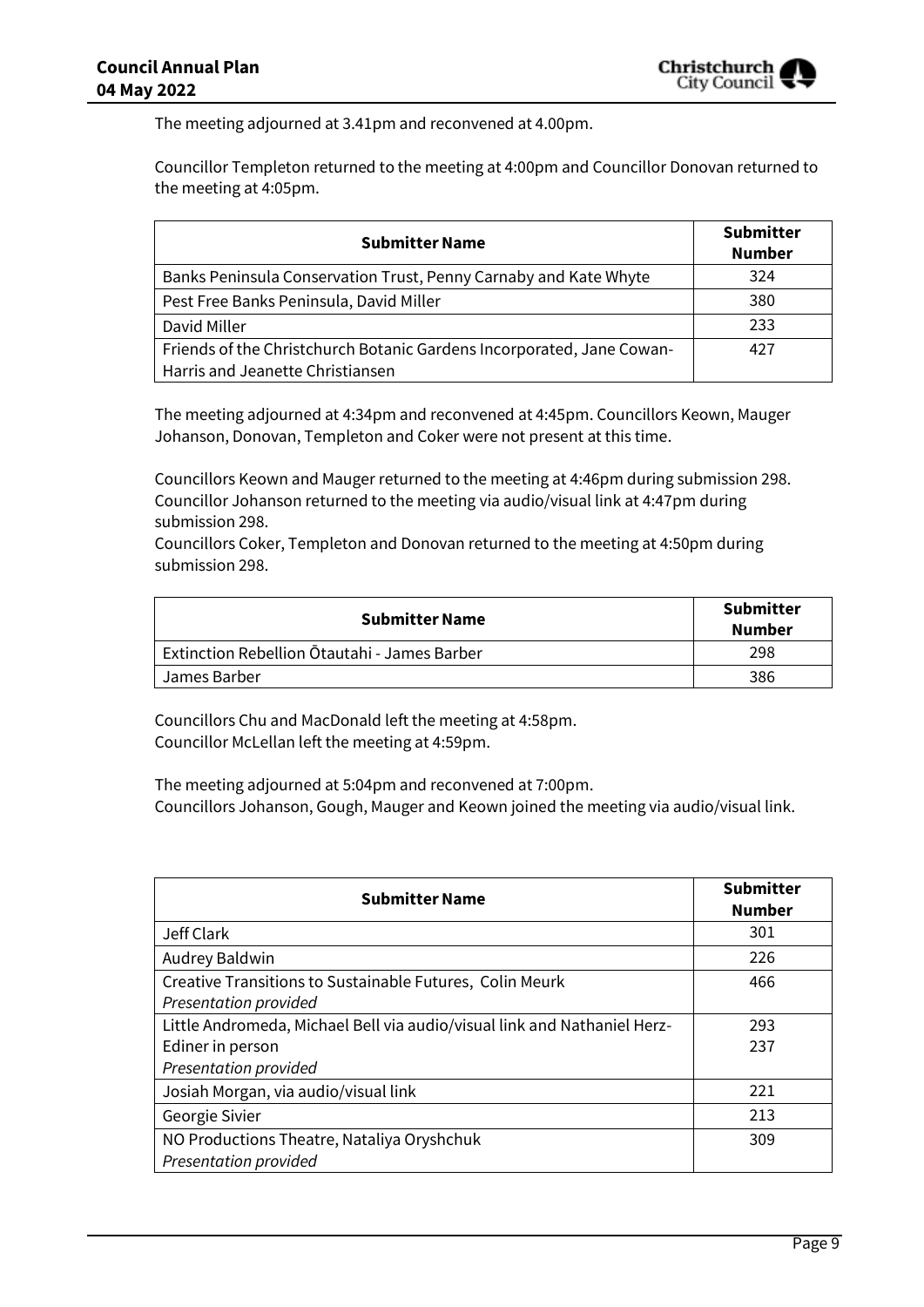

| <b>Submitter Name</b>                                            | <b>Submitter</b><br><b>Number</b> |
|------------------------------------------------------------------|-----------------------------------|
| <b>Charlotte Crone</b>                                           | 344                               |
| St Albans Residents Association, Jo Ritchie                      | 356                               |
| Presentation provided                                            |                                   |
| Greater Hornby Residents, Marc Duff                              | 312                               |
| Presentation provided                                            |                                   |
| Lindsay Chan                                                     | 349                               |
| Atlas Body Corporation, Richard Ball and Mark Darbyshire         | 45918 / 45907                     |
| Proposal to increase rates on vacant central city land           | 45878                             |
| Speaking on behalf of the following:                             | 45867                             |
| Alan Steel                                                       | 45864                             |
| Tim Jamieson                                                     | 45848                             |
| Deborah Bowker                                                   | 45845                             |
| Clair Higginson                                                  | 45519                             |
| Gillian Gray<br>$\bullet$                                        | 45504                             |
| Eleonore Dumaine                                                 | 45867                             |
| <b>Kirsty Stewart</b>                                            | 45799                             |
| <b>Martin Rumbold</b>                                            | 45834                             |
| Jeni Neilson                                                     | 45923                             |
| Julian Kirwan                                                    | 45810                             |
| Faye Greenwood                                                   |                                   |
| Presentation provided and submissions not included in the agenda |                                   |

#### **Attachments**

- A 410 Styx Living Laboratory Trust  $\Rightarrow$
- B 270 Ōpāwaho Heathcote River Network っ
- C 282 Lyttelton Community Association **[⇨](../../../RedirectToInvalidFileName.aspx?FileName=CAPL_20220504_MAT_7379.PDF#PAGE=130)</u>**
- D 251 Akaroa Civic Trust [⇨](../../../RedirectToInvalidFileName.aspx?FileName=CAPL_20220504_MAT_7379.PDF#PAGE=133)
- E 251 Akaroa Civic Trust [⇨](../../../RedirectToInvalidFileName.aspx?FileName=CAPL_20220504_MAT_7379.PDF#PAGE=144)
- F 275 Friends of Akaroa Museum **[⇨](../../../RedirectToInvalidFileName.aspx?FileName=CAPL_20220504_MAT_7379.PDF#PAGE=148)</u>**
- G 36 The Pukeko Centre Incorporated ⇒
- H 466 Creative Transitions to Sustainable Futures **[⇨](../../../RedirectToInvalidFileName.aspx?FileName=CAPL_20220504_MAT_7379.PDF#PAGE=174)</u>**
- I 293 / 344 Little Andromeda and Nathaniel Herz-Ediner [⇨](../../../RedirectToInvalidFileName.aspx?FileName=CAPL_20220504_MAT_7379.PDF#PAGE=184)
- J 344 NO Productions Theatre **[⇨](../../../RedirectToInvalidFileName.aspx?FileName=CAPL_20220504_MAT_7379.PDF#PAGE=189)</u>**
- K 356 St Albans Residents' Association **[⇨](../../../RedirectToInvalidFileName.aspx?FileName=CAPL_20220504_MAT_7379.PDF#PAGE=199)</u>**
- L 356 St Albans Residents' Association **[⇨](../../../RedirectToInvalidFileName.aspx?FileName=CAPL_20220504_MAT_7379.PDF#PAGE=204)</u>**
- M 312 Greater Hornby Residents' **[⇨](../../../RedirectToInvalidFileName.aspx?FileName=CAPL_20220504_MAT_7379.PDF#PAGE=211)</u>**
- N 45198 Atlas Body Corp  $\Rightarrow \blacksquare$
- O 45198 Atlas Body Corp (Additional Submissions) **□**

The meeting adjourned at 9pm to 9am, Tuesday 10 May 2022, Council Chambers, Civic Offices.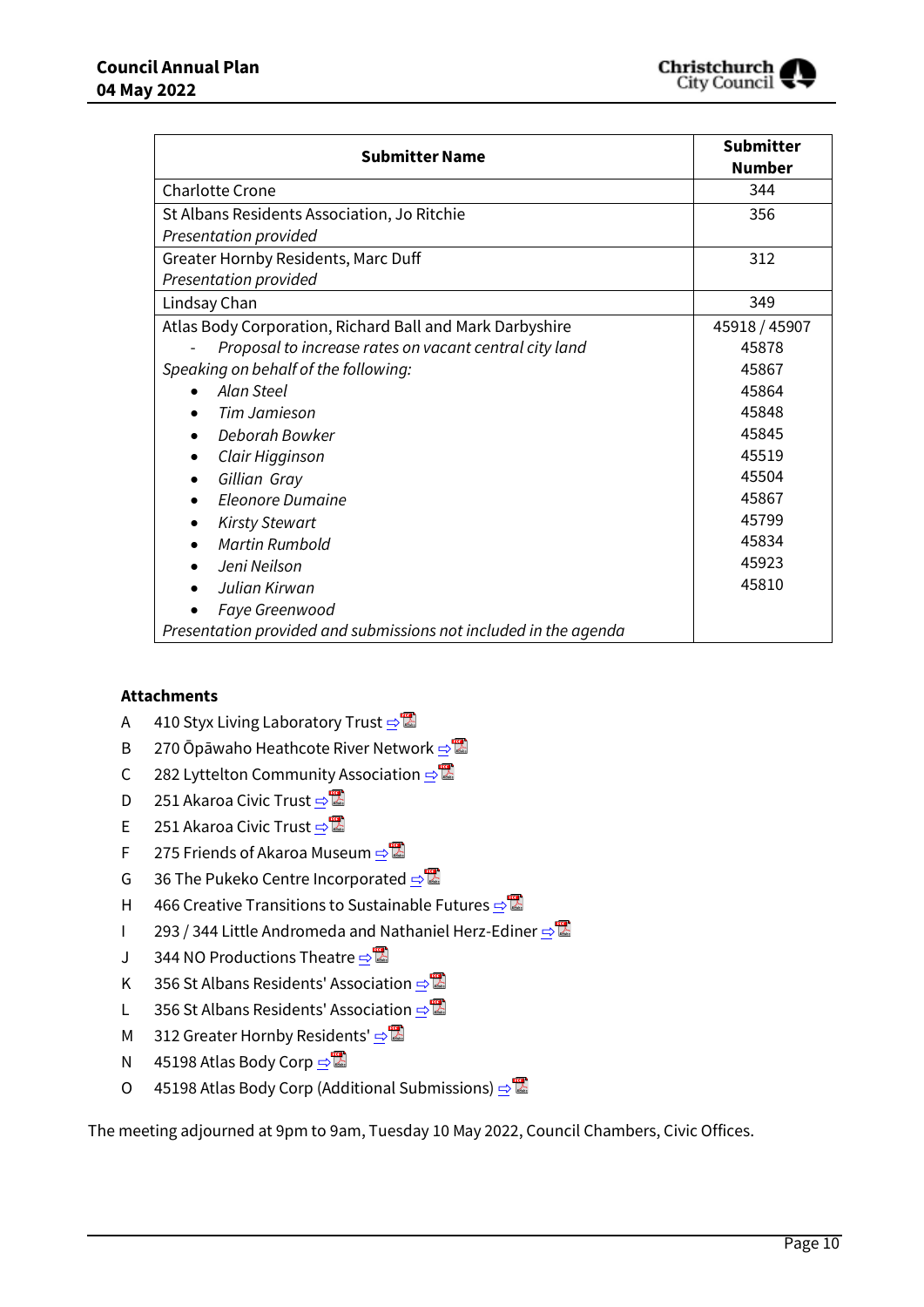The meeting reconvened at 9.03am, Tuesday 10 May 2022, Council Chambers, Civic Offices. Councillors Gough, MacDonald, Mauger and Templeton were not present at this time. Councillor Johanson joined the meeting via audio/visual link.

# **Apologies / Ngā Whakapāha**

### **Council Resolved CAPL/2022/00016**

It was resolved on the motion of Councillor Scandrett, seconded by Councillor Cotter that the apologies for lateness from Councillors Templeton and Gough be accepted.

Councillor Scandrett/Councillor Cotter **Carried**

# **Declarations of Interest Ngā Whakapuaki Aronga**

There were no declarations of interest recorded for Tuesday 10 May 2022.

Councillor Gough joined the meeting at 9:04am.

# **3. Continued.Hearing of Verbal Submissions for the Draft Annual Plan 2022- 23 (and other concurrent consultations) - Tuesday 10 May 2022**

| <b>Submitter Name</b>        | <b>Submitter</b><br><b>Number</b> |
|------------------------------|-----------------------------------|
| John Purdie                  | 116                               |
| <b>Presentation provided</b> |                                   |
| Greg Partridge               | 329                               |
| <b>Presentation provided</b> |                                   |

**The following submitters presented to the Council:**

Councillor Mauger joined the meeting at 9.16am during submission 329.

| <b>Submitter Name</b>                                                                        | <b>Submitter</b><br><b>Number</b> |
|----------------------------------------------------------------------------------------------|-----------------------------------|
| Coronation Reserve, Robin Schultz, via audio/visual link                                     | 513                               |
| Environment Canterbury, Councillor Phil Clearwater and Councillor                            | 235                               |
| Megan Hands                                                                                  |                                   |
| John Wooles                                                                                  | 401                               |
| New Zealand Chinese Language Week Charitable Trust, Constance Phua,<br>via audio/visual link | 480                               |
| Video link provided: https://www.youtube.com/watch?v=fcU8HJR3aPI                             |                                   |
| Boat security and Safety Group, James Ensor, Roger Allen, Tony Whitely<br>and Eden Husband   | 392                               |

Councillor Templeton joined the meeting at 10.18am during submission 392.

The meeting adjourned at 10:21am and reconvened at 10:47am. Councillors Templeton, Galloway, Mauger and Cotter were not present at this time.

Councillor Templeton returned to the meeting at 10:51am during submission 419.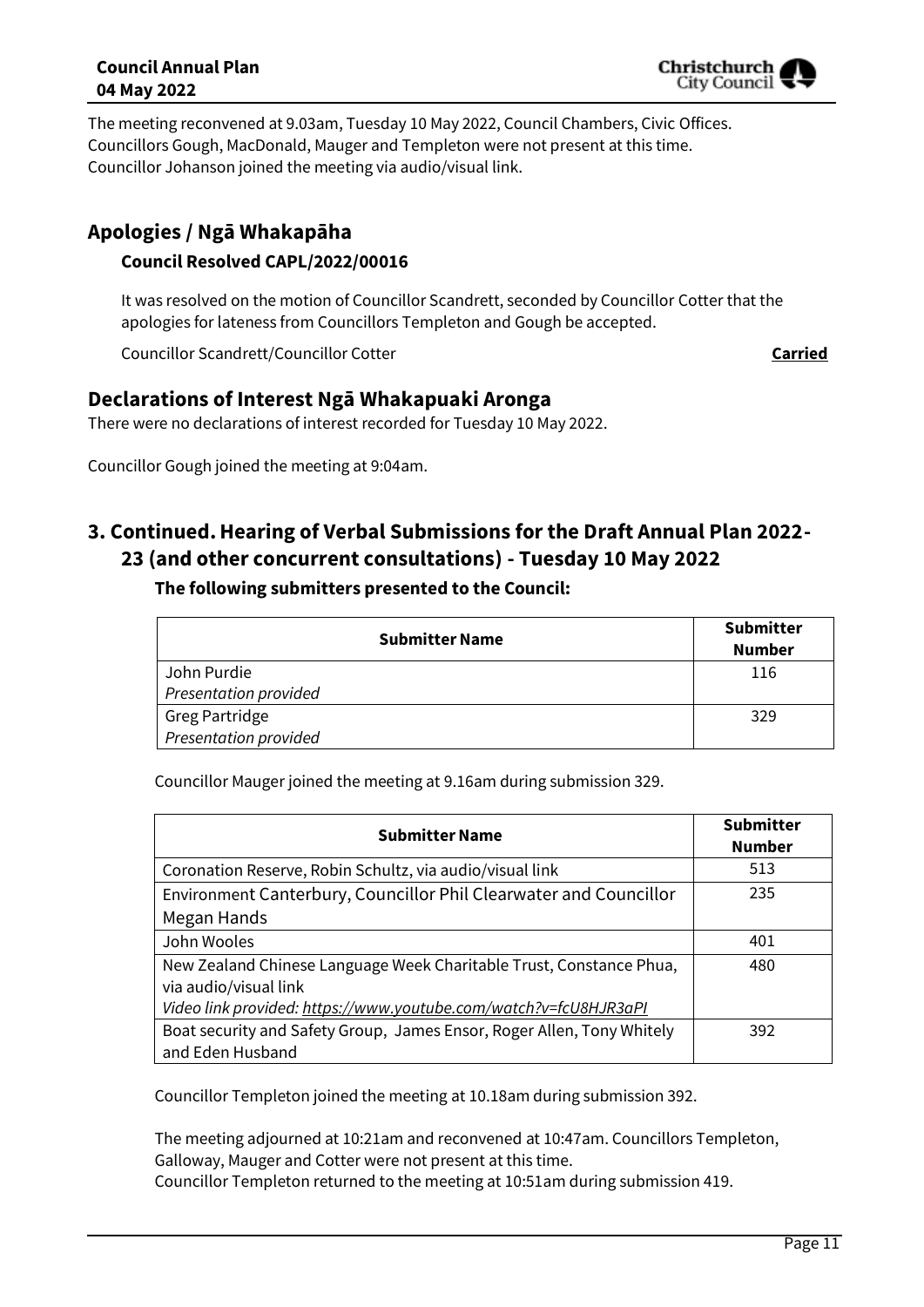

| <b>Submitter Name</b>                                        | <b>Submitter</b><br><b>Number</b> |
|--------------------------------------------------------------|-----------------------------------|
| Paul Broady                                                  | 419                               |
| Presentation provided                                        |                                   |
| Jade McFarlane, via audio/visual link                        | 45509                             |
| Proposed extension of kerbside collection service in Wairewa |                                   |

Councillors Cotter, Galloway and Mauger returned to the meeting at 10:55am during submission 45509.

Councillor Keown left the meeting at 11:11am.

| <b>Submitter Name</b>                                           | <b>Submitter</b><br>Number |
|-----------------------------------------------------------------|----------------------------|
| Bryan Gilchrist                                                 | 266                        |
| Beckenham Neighbourhood Association Incorporated, Peter Tuffley | 323                        |
| Peter Tuffley                                                   | 304                        |
| Halswell Residents Association Inc, David Hawke                 | 239                        |

Councillor Keown returned to the meeting at 11:19am during submission 239.

| <b>Submitter Name</b>                                                        | <b>Submitter</b><br><b>Number</b> |
|------------------------------------------------------------------------------|-----------------------------------|
| Phillipstown Community Centre Charitable Trust, Viviana Zanetti              | 306                               |
| Historic Places Trust, Mark Gerrard                                          |                                   |
| Draft Annual Plan 2022/23                                                    | 379                               |
| Proposal to increase rates on vacant central city land                       | 45982                             |
| Spokes Canterbury, Chris Abbott, via audio/visual link                       | 398                               |
| Christchurch East Labour Electorate Committee, David Close and               | 351                               |
| <b>Timothy Baker</b>                                                         | 45979                             |
| Draft Annual Plan 2022/23                                                    |                                   |
| Proposal for a new Policy on Māori Freehold Land<br>$\overline{\phantom{a}}$ |                                   |
| Additional document provided                                                 |                                   |
| Bebe Frayle and Greg Partridge                                               | 365                               |

Councillors MacDonald and Gough left the meeting at 12:27pm. Councillors Cotter and Donovan left the meeting at 12:30pm. Councillor Donovan returned to the meeting at 12:36pm.

| <b>Submitter Name</b>                                        | <b>Submitter</b><br><b>Number</b> |
|--------------------------------------------------------------|-----------------------------------|
| Disabled Persons Assembly, Chris Ford, via audio/visual link | 437                               |
| <b>Timothy Seay</b>                                          | 363                               |

The meeting adjourned at 12:57pm to 9am, Wednesday 11 May 2022, Council Chambers, Civic Offices.

#### **Attachments**

A 116 John Purdie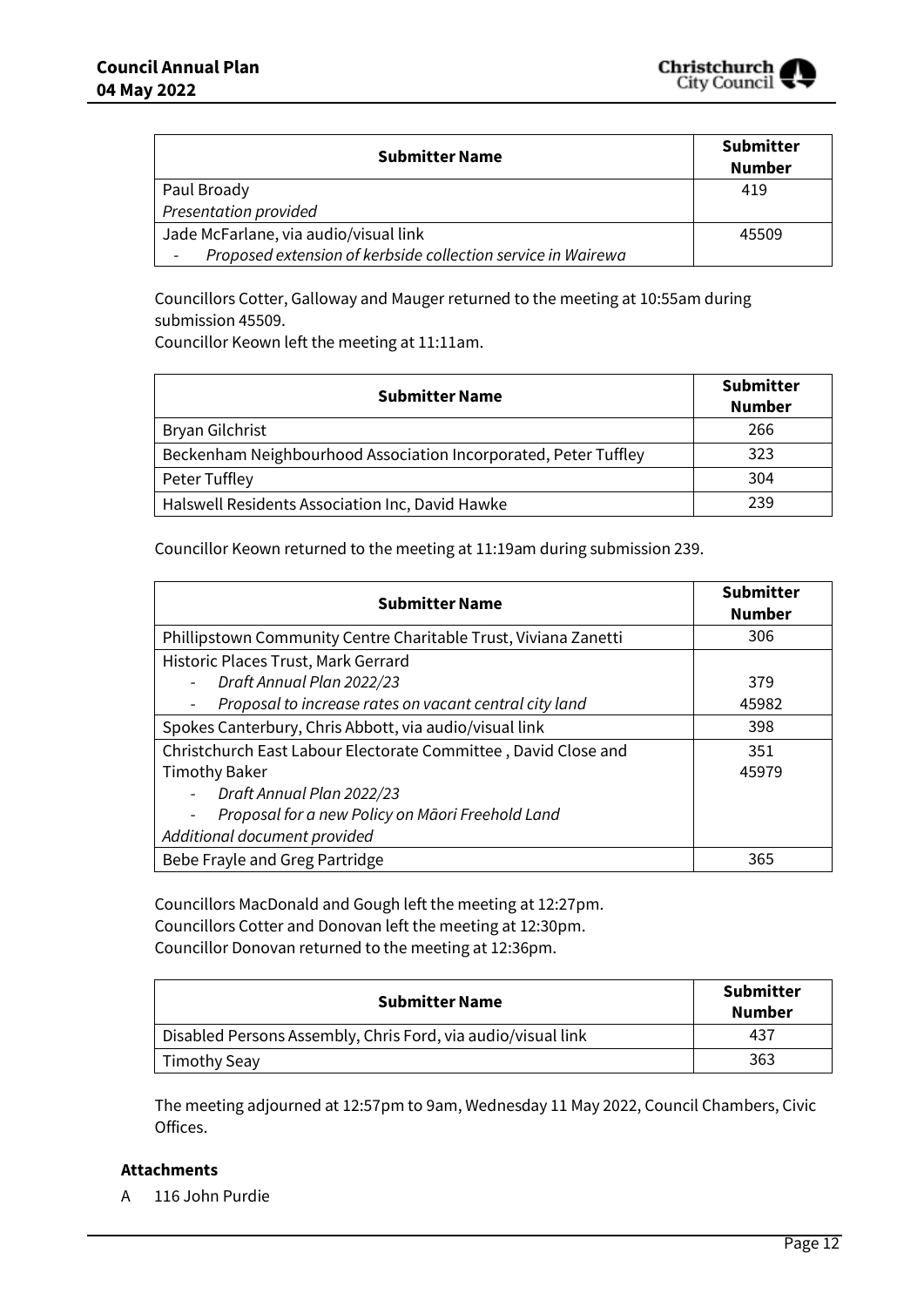

- B 329 Greg Partridge
- C 419 Paul Broady
- D 351 Christchurch East Labour Electorate Committee

The meeting reconvened at 9.01am, Wednesday 11 May 2022, Council Chambers, Civic Offices. Councillors Mauger, Scandrett and Galloway were not present at this time. Councillors Chu, Gough, Johanson and MacDonald joined the meeting via audio/visual link.

## **Apologies**

### **Council Resolved CAPL/2022/00017**

It was resolved on the motion of Mayor Dalziel, seconded by Councillor Davidson that the apologies from Councillors Mauger and apologies for lateness from Councillors Scandrett and Galloway.

Mayor/Councillor Davidson **Carried**

### **Declarations of Interest Ngā Whakapuaki Aronga**

There were no declarations of interest recorded for Wednesday 11 May 2022.

# **3. Continued.Hearing of Verbal Submissions for the Draft Annual Plan 2022- 23 (and other concurrent consultations) - Wednesday 11 May 2022 Council Resolved CAPL/2022/00018**

That the Council:

- 1. Accepts the written submissions, including any late submissions, received on the following consultations:
	- a. Draft Annual Plan 2022-23
	- b. Opting out of kerbside collection and targeted rate
	- c. Proposed extension of kerbside collection service in Wairewa
	- d. Proposal to increase rates on vacant central city land
	- e. Proposal for a new Policy on Māori Freehold Land

Mayor/Councillor Davidson **Carried**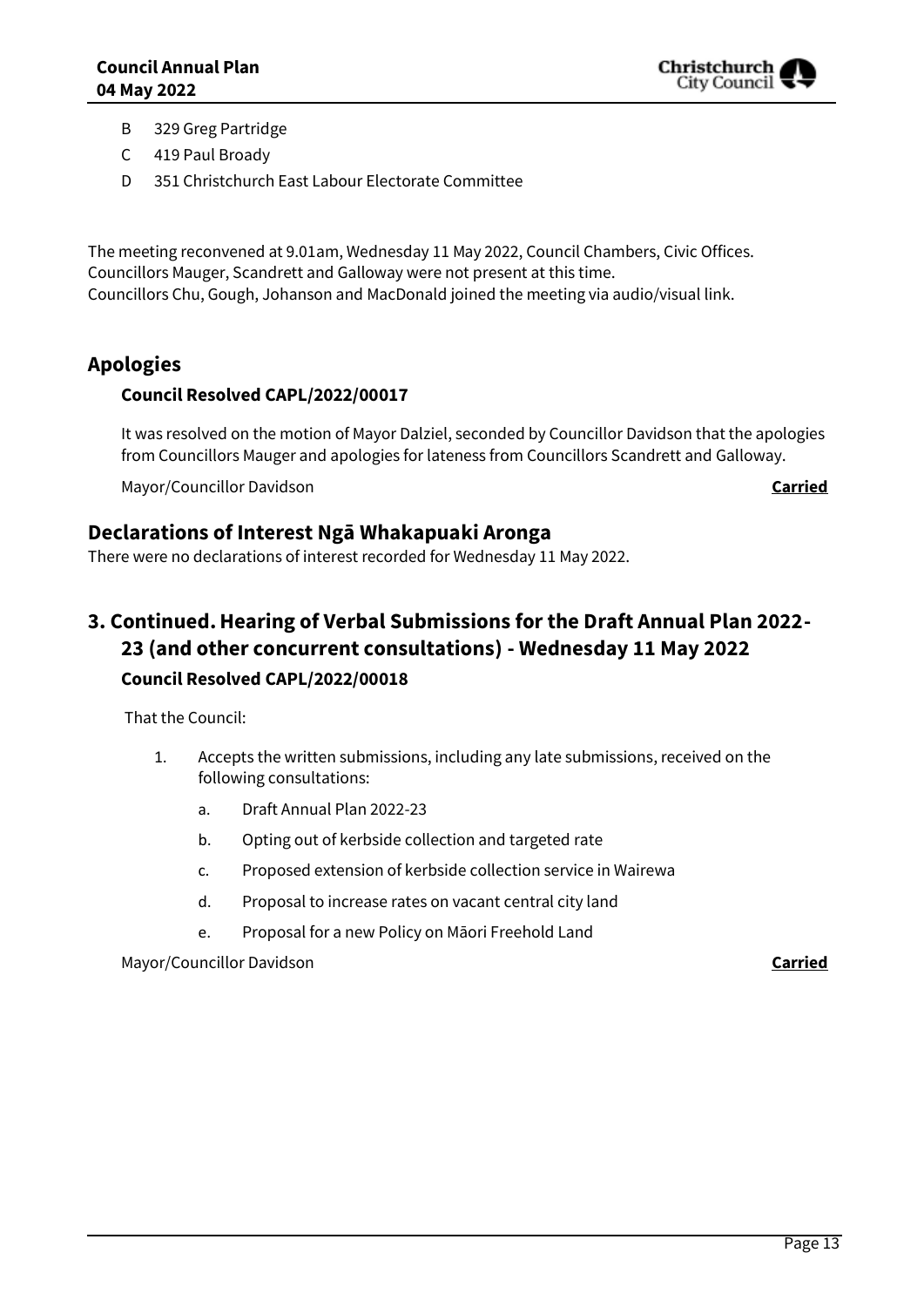

The following submitters presented to the Council:

| <b>Submitter Name</b>                                                   | <b>Submitter</b><br><b>Number</b> |
|-------------------------------------------------------------------------|-----------------------------------|
| Le Bons Bay Bach Holders, Ben Stock, Phil McGlean, Tim Deans, Brian     | 244                               |
| Williams                                                                |                                   |
| Cynthia Roberts                                                         | 353                               |
| Additional document provided                                            |                                   |
| Sarah Killoh                                                            | 372                               |
| Canterbury Museum, Sarah Murray, Puamiria Parata-Goodall and Tom        | 243                               |
| Thomson                                                                 |                                   |
| Presentation and additional document provided                           |                                   |
| KPI Rothschild Group, Marshall Group and City Owners Rebuilding Entity, | 45257                             |
| Dean Marshall, via audio/visual link                                    |                                   |
| Proposal to increase rates on vacant central city land                  |                                   |
| 91 Victoria Limited, Jamie Robinson and Swaroop Gowda                   | 45950                             |
| Proposal to increase rates on vacant central city land                  |                                   |
| Yoursection, Hamish Wheelans                                            | 140                               |
| Robbie Peacocke, via audio/visual link                                  | 45411                             |
| Proposal to increase rates on vacant central city land                  |                                   |

The meeting adjourned at 10:23am and reconvened at 10:47am. Councillor Mauger joined the meeting via audio/visual link.

| <b>Submitter Name</b>                                                              | <b>Submitter</b><br><b>Number</b> |
|------------------------------------------------------------------------------------|-----------------------------------|
| <b>Richard Peebles</b>                                                             | 45506                             |
| Proposal to increase rates on vacant central city land<br>$\overline{\phantom{a}}$ |                                   |
| Ngaio Parker                                                                       | 45178                             |
| Proposal to increase rates on vacant central city land                             |                                   |
| Sally Kortekaas                                                                    | 45534                             |
| Proposal to increase rates on vacant central city land                             |                                   |
| Additional documents provided                                                      |                                   |
| <b>Equity Trust Pacific, Ernest Duval</b>                                          | 45467                             |
| Proposal to increase rates on vacant central city land                             |                                   |

Councillor Scandrett joined the meeting at 11:15am during submission 45467. Councillor Galloway joined the meeting at 11.17am during submission 45467.

| <b>Submitter Name</b>                                     | <b>Submitter</b><br><b>Number</b> |
|-----------------------------------------------------------|-----------------------------------|
| Thomas McNaughton                                         | 83                                |
| Presentation provided                                     |                                   |
| Joanna Gould                                              | 271                               |
| Presentation provided                                     |                                   |
| Canterbury Handball and Canterbury Floorball, Justin Cope | 296                               |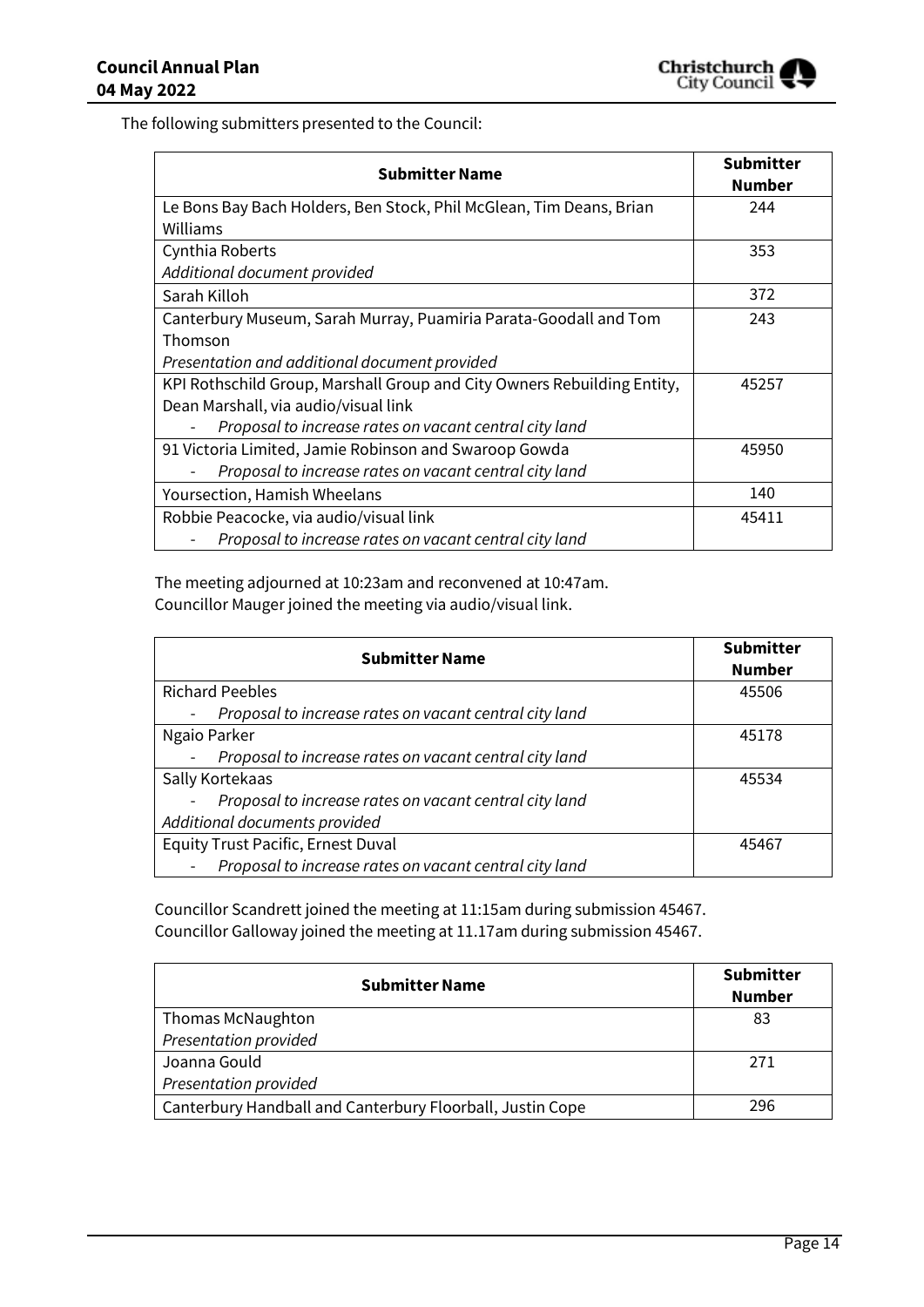

Deputy Mayor Turner assumed the Chair.

| <b>Submitter Name</b>                                                                            | <b>Submitter</b><br><b>Number</b> |
|--------------------------------------------------------------------------------------------------|-----------------------------------|
| Shirley Rd Central, Jennifer Dalziel                                                             | 360                               |
| Victoria Neighbourhood Association, Louise Edwards and Murray<br>Jamieson                        | 45248                             |
| Proposal to increase rates on vacant central city land<br>$\sim$<br><b>Presentation provided</b> |                                   |

Mayor Dalziel resumed the Chair at 11:51am during submission 45248.

| <b>Submitter Name</b>                                          | <b>Submitter</b><br><b>Number</b> |
|----------------------------------------------------------------|-----------------------------------|
| St Albans Pavilion and Pool, Lynne O'Keefe and Peggy Kelly and |                                   |
| Edgeware Business Association, Stephen Anderson                | 328/403/214                       |
| Speaking on behalf of the following:                           |                                   |
| Oliver Motoi                                                   | 476                               |
| <b>Tracey Fowler</b><br>$\bullet$                              | 358                               |
| Dr Sunita Gautam<br>$\bullet$                                  | 58                                |
| <b>Martin Cooney</b><br>$\bullet$                              | 279                               |
| Louise Holmes<br>$\bullet$                                     | 238                               |
| Diana Proctor<br>$\bullet$                                     | 499                               |
| Nicholas Allen<br>$\bullet$                                    | 440                               |
| Presentation provided                                          | 208                               |

Councillor Davidson left the meeting at 12:18pm and returned to the meeting at 12:20pm.

| <b>Submitter Name</b>                                                              | <b>Submitter</b><br><b>Number</b> |
|------------------------------------------------------------------------------------|-----------------------------------|
| Marie Byrne                                                                        | 32                                |
| Presentation provided                                                              |                                   |
| Jason Sumner Limited, Nectar Limited and Regent Limited,                           | 45847                             |
| <b>Philip Carter</b>                                                               |                                   |
| Proposal to increase rates on vacant central city land<br>$\overline{\phantom{a}}$ |                                   |

The meeting adjourned at 12:49pm and reconvened at 2:04pm. Councillors Cotter, Keown Scandrett were not present at this time.

| <b>Submitter Name</b>                                                  | <b>Submitter</b><br><b>Number</b> |
|------------------------------------------------------------------------|-----------------------------------|
| Nigel Hampton                                                          | 34                                |
| Presentation provided                                                  |                                   |
| Christopher Webster                                                    | 416                               |
| The Green Lab, Khye Hitchcock                                          | 232                               |
| Presentation provided                                                  |                                   |
| Mahaanui Kurataiao Limited, Nuk Korako, Henrietta Carroll, Theo Bunker | 45840                             |
| Proposal for a new Policy on Māori Freehold Land<br>$\qquad \qquad -$  |                                   |